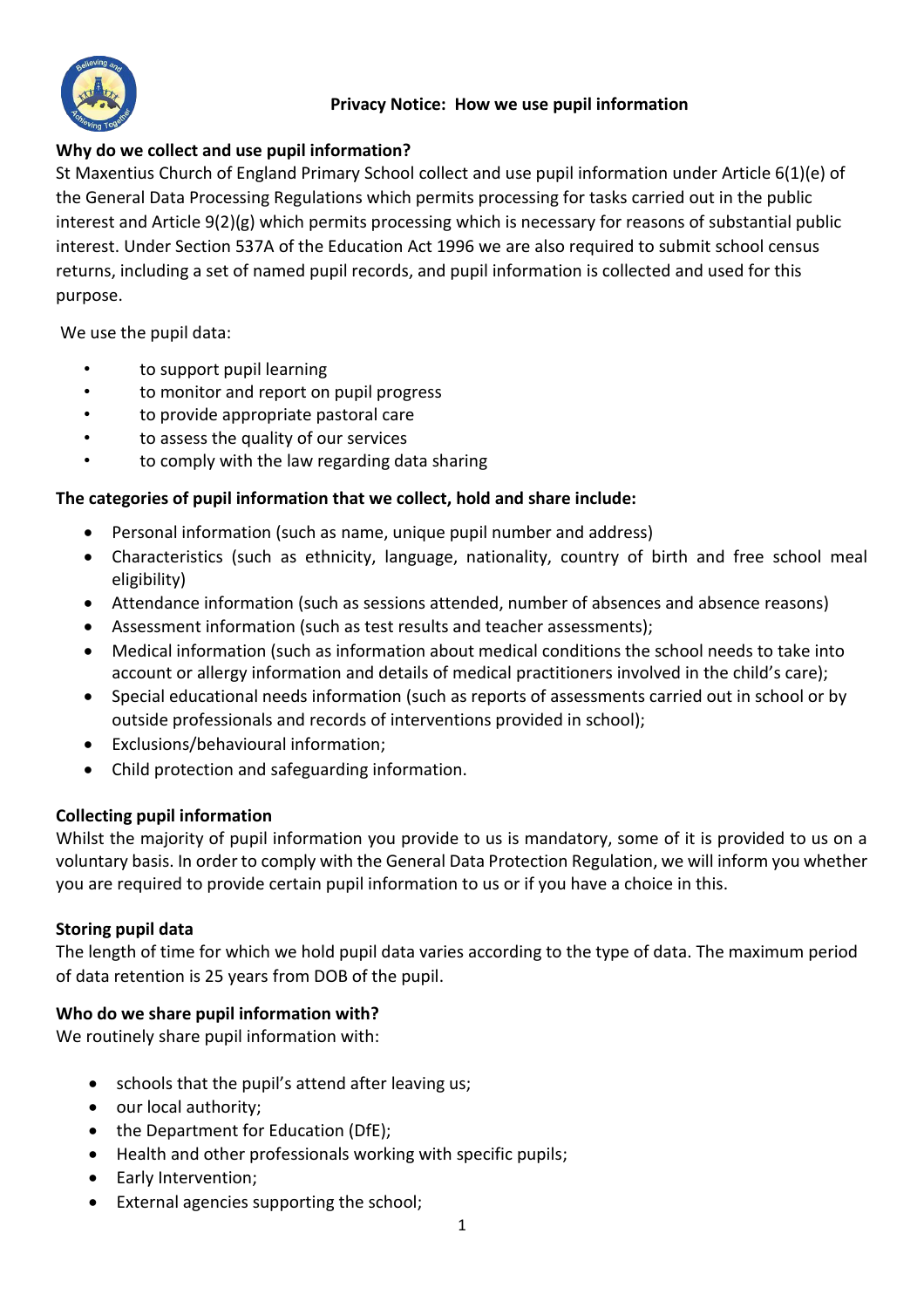- School governors.
- Bolton and Farnworth Church of England Primary Multi Academy Trust

We also use a number of processors which have third party access, we have checked that these processors are GDPR compliant.

## **Why we share pupil information**

We do not share information about our pupils with anyone without consent unless the law and our policies allow us to do so.

We share pupils' data with the Department for Education (DfE) on a statutory basis. This data sharing underpins school funding and educational attainment policy and monitoring. We are required to share information about our pupils with the (DfE) under regulation 5 of The Education (Information About Individual Pupils) (England) Regulations 2013.

## **Over-claiming hours**

In the case of over-claiming hours, we may need to share the names of the childcare settings that your child attends stating the amount of hours that are being claimed. This will only be shared with providers that your child is registered as attending.

## **Data collection requirements:**

To find out more about the data collection requirements placed on us by the Department for Education (for example; via the school census) go to [https://www.gov.uk/education/data-collection-and-censuses](https://www.gov.uk/education/data-collection-and-censuses-for-schools)[for-schools.](https://www.gov.uk/education/data-collection-and-censuses-for-schools)

## **Data collection requirements:**

To find out more about the data collection requirements placed on us by the Department for Education (for example; via the school census) go to [https://www.gov.uk/education/data-collection-and-censuses-for](https://www.gov.uk/education/data-collection-and-censuses-for-schools)[schools.](https://www.gov.uk/education/data-collection-and-censuses-for-schools)

## **The National Pupil Database (NPD)**

The NPD is owned and managed by the Department for Education and contains information about pupils in schools in England. It provides invaluable evidence on educational performance to inform independent research, as well as studies commissioned by the Department. It is held in electronic format for statistical purposes. This information is securely collected from a range of sources including schools, local authorities and awarding bodies.

We are required by law, to provide information about our pupils to the DfE as part of statutory data collections such as the school census and early years' census. Some of this information is then stored in the NPD. The law that allows this is the Education (Information About Individual Pupils) (England) Regulations 2013.

To find out more about the pupil information we share with the department, for the purpose of data collections, go to [https://www.gov.uk/education/data-collection-and-censuses-for-schools.](https://www.gov.uk/education/data-collection-and-censuses-for-schools)

To find out more about the NPD, go to [https://www.gov.uk/government/publications/national-pupil](https://www.gov.uk/government/publications/national-pupil-database-user-guide-and-supporting-information)[database-user-guide-and-supporting-information.](https://www.gov.uk/government/publications/national-pupil-database-user-guide-and-supporting-information)

The department may share information about our pupils from the NPD with third parties who promote the education or well-being of children in England by: